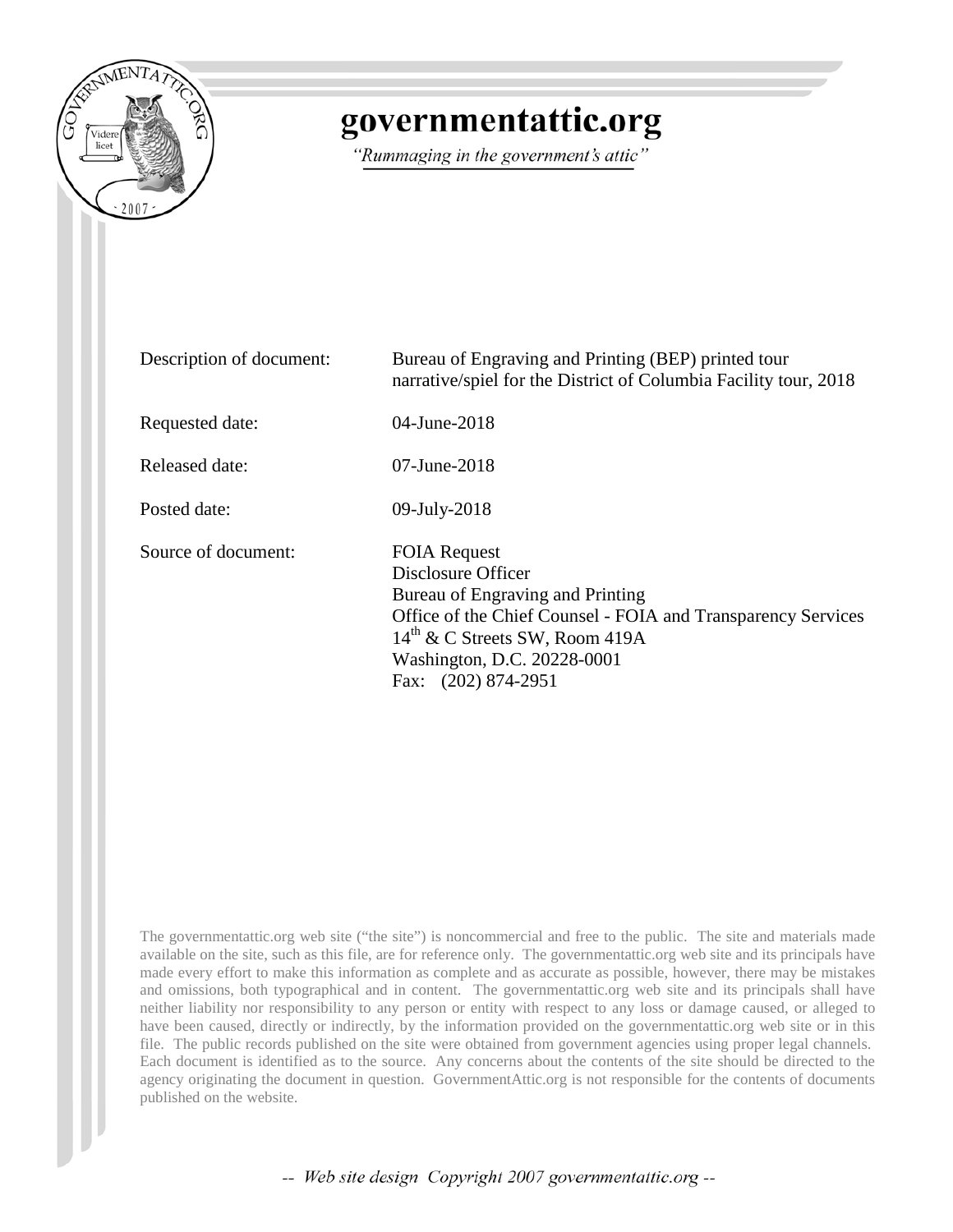

## DEPARTMENT OF THE TREASURY BUREAU OF ENGRAVING AND PRINTING WASHINGTON, D.C. 20228

June 7, 2018

FOIA Request No. 2018-06-008

On June 4, 2018, the Office of the Chief Counsel - FOIA and Transparency Services of the Bureau of Engraving and Printing (BEP) received your Freedom of Information Act (FOIA) request under 5 U.S.C. §552 to obtain a copy of the printed tour narrative/spiel for the District of Columbia Facility tour.

The Office of External Relations found records responsive to your request. Enclosed are the records responsive to your request. No fees will be charged for processing your request.

If you have any questions regarding your request, please contact me at (202) 874-2500 or fax at (202) 874- 2951.

Sincerely,

Leslie J. Rivera Pagán Disclosure Officer

Enclosure: 5 pages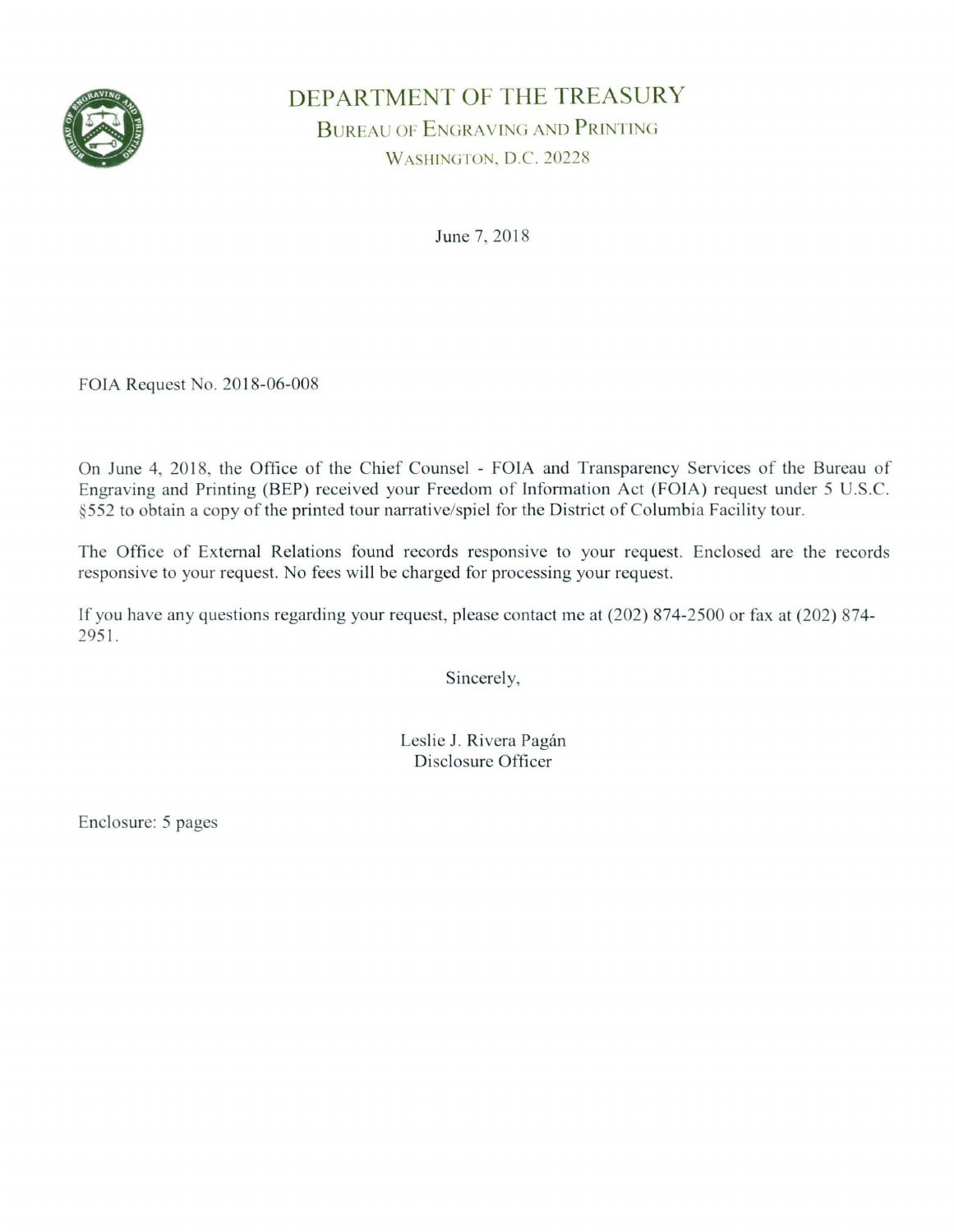### **DCF TOUR SPIEL**

Welcome to the Bureau of Engraving and Printing, my name is \_\_\_\_\_\_\_\_\_ and I'll be your tour guide today.

All U.S. currency is designed, engraved and printed here at the Bureau of Engraving and Printing in Washington, DC or at our facility in Fort Worth, Texas.

The mission of the Bureau of Engraving and Printing (BEP) is to develop and produce United States currency notes, trusted worldwide. As its primary function, the BEP prints billions of dollars - referred to as Federal Reserve Notes - each year for delivery to the Federal Reserve System. The Federal Reserve operates as the nation's central bank and serves to ensure that adequate amounts of currency and coin are in circulation. The BEP does not produce coins - all U.S. coinage is minted by the United States Mint.

The BEP also advises other Federal agencies on document security matters. In addition, the BEP processes claims for the redemption of mutilated currency.

In order to protect your money and keep counterfeiting low, the United States government continues to enhance the security of its currency. The counterfeiters aren't standing still, and neither are we.

The new \$100 note is the latest denomination of U.S. currency to be redesigned with enhanced security features. It is the final denomination in a family of redesigned notes that was first introduced with the \$20 note in 2003 and includes \$50, \$10 and \$5 notes. The new notes remain the same size and use similar portraits and historical images to maintain an American look. The new designs include subtle background colors and enhanced security features including; watermarks similar to the portrait and visible when held up to a light, enhanced security threads that glow under ultraviolet light, micro-printing, and an improved color shifting ink that changes color when the note is tilted.

While the percentage of counterfeit notes in circulation remains small, there has been a jump in computer-generated notes. The purpose of the currency redesign is to stay ahead of widely available technologies used for some types of counterfeiting. Today you will see four stations of currency production.

#### **Gl) TOUR SECTION ONE (OFFSET PRINTING DIVISION)**

Welcome to the offset printing division. This is the newest section at the Bureau, and yes, the color of money starts here. The Bureau has three Simultan presses in DC and three in our Texas facility. This press is 52 feet long, 14 feet wide, 12 feet tall and weighs 72 tons.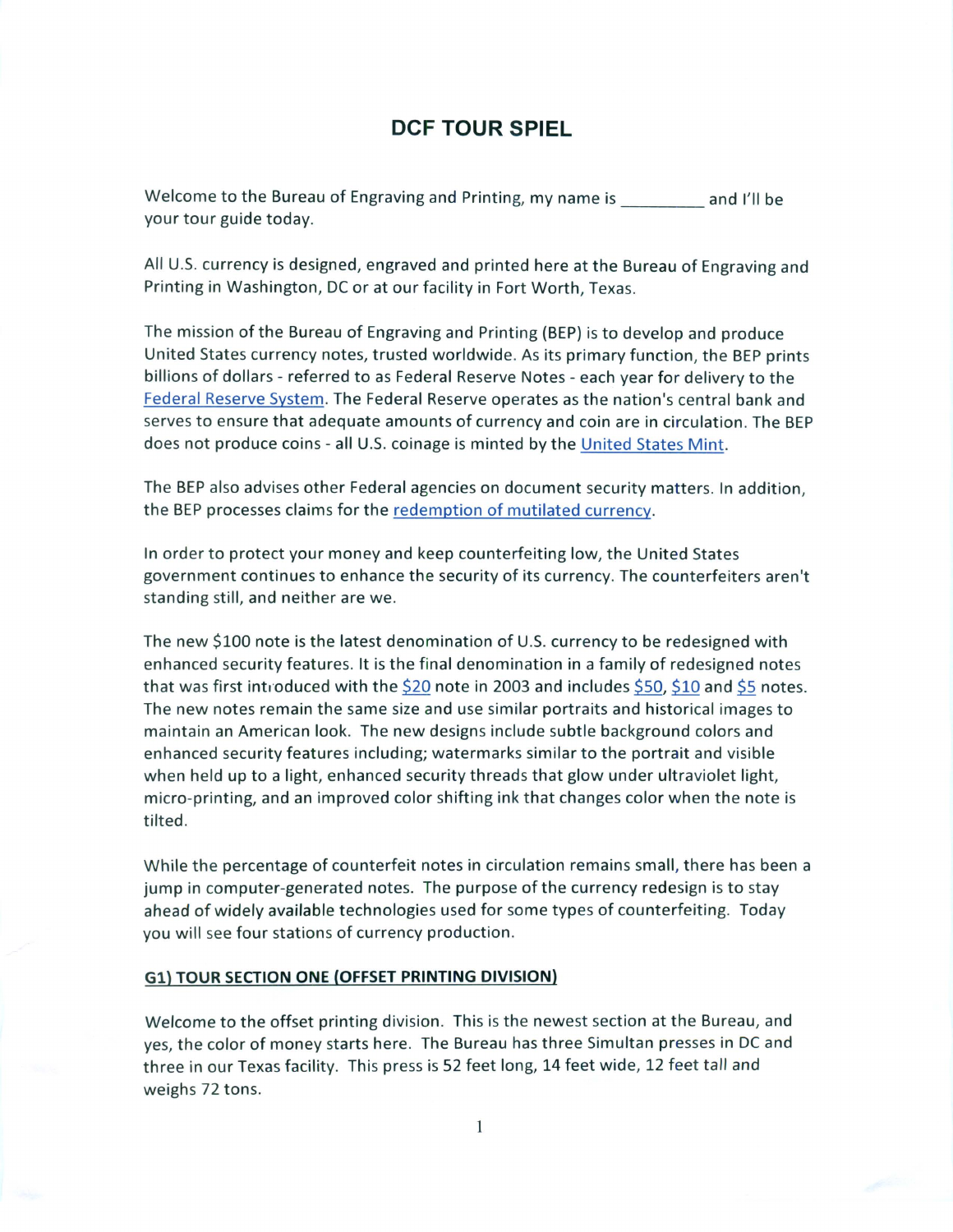The Simultan is a sheet fed press used to print the color portion of new money. The press consists of eight printing units and has the capability of printing 14 colors at one time. The press can run at speeds up to 12,000 impressions per hour, and the feeder can hold up to 20,000 sheets of paper. The sheet travels down the elongated feed board printing both sides of the sheet simultaneously. After the printing process, the sheets are then deposited into one of three piles within the delivery. The Pressperson will extract a sheet from the delivery to examine for any defects or flaws. The Pressperson then takes the sheet to be scanned on one of the various scanning devices. The results are displayed on the monitors at each of the two color consoles, and the results are analyzed. The Pressperson will then make color corrections based on their expertise in order to maintain consistent color parameters. We are able to monitor and compare scanned information between the facilities here in Washington, D.C. and Fort Worth, Texas. This will insure that both printing facilities stay within the color and quality parameters put in place by the Federal Reserve Board.

#### **G2) TOUR SECTION TWO (INTAGLIO PRINTING)**

You are also seeing the BEP's Super Orlof Intaglio printing presses for currency production. The printmaking process used to produce U.S. currency is called Intaglio (intal-yo) Printing. In this process, a plate is engraved with a design, the plate is inked, wiped clean, and pressure is applied to force the ink from the grooves onto paper. The word "Intaglio" comes from the Italian, "In" + "tagliere" which means to cut in or to engrave. The bureau employs master engravers who are trained through 10-year apprenticeships. These engravers, specializing in portraitures or letters and numbers, create one "master plate." From this plate, a 32 note plate is created through a casting and chemical process.

These Intaglio presses have the latest technology to ensure the quality and security of U.S. paper currency. The new presses each weigh 57 tons and print with up to 20 to 40 tons of pressure. They are able to produce at speeds of 10,000 sheets per hour and in the future will be capable of producing 50 notes per sheet, compared to the 32 notes per sheet now produced. In addition, the Orlof presses are capable of printing four intaglio color inks. Included with the press they have installed a new color online inspection system to ensure the quality of the currency produced, and with the ongoing testing and research will be setting the example of future currency production.

The press on the left of the room prints the backs of the currency sheets in green ink. The sheets are then taken to a holding room to dry for 2 to 3 days. A common holding room, such as the one in the basement beneath this area, might contain \$50 to \$100 million dollars of notes at any one time, depending upon the denomination being printed. After the ink on the paper is dry, the faces of the notes are printed with black ink. Serial numbers, the Treasury Seal and the Federal Reserve Seal will be added to the faces of the notes in the last section of the tour. The notes will dry again for another 2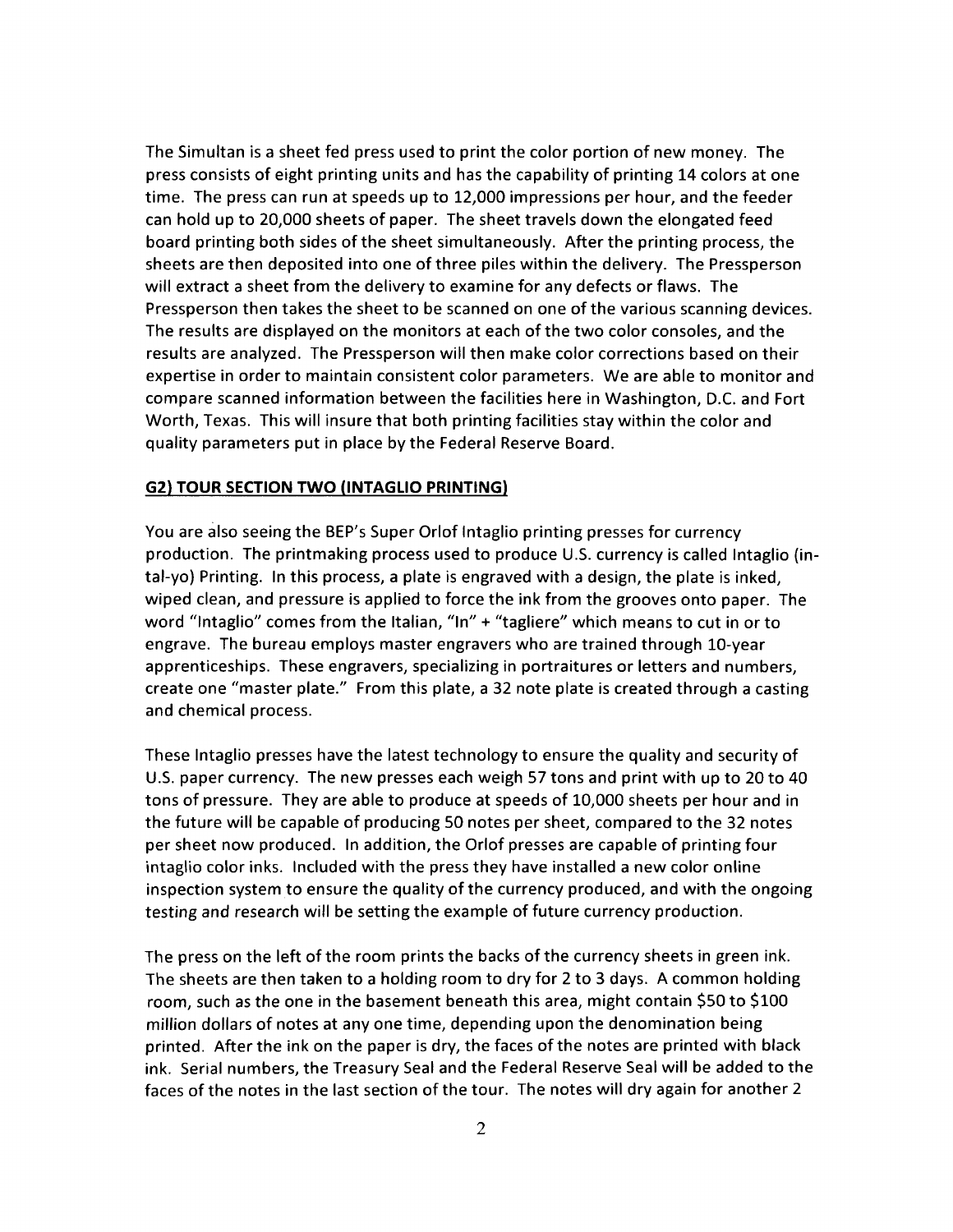to 3 days before going on to the next phase of production. At any given moment in this building, there may be up to \$300 million in various phases of production.

The currency paper is composed of 25% linen and 75% cotton, with red and blue fibers distributed randomly throughout to make imitation more difficult. The paper is made specifically for the Bureau of Engraving and Printing by Crane Paper Company in Dalton, Massachusetts and it is illegal for anyone other than the Bureau to possess this paper. Paper for denominations above the \$2 bill is made with specific watermarks and security threads.

The decision on the amount of currency to be printed is made by the Federal Reserve Board, which is an independent government agency charged with regulating the currency to promote economic growth and financial stability. 95% of the currency we print is "replacement currency" put into circulation to replace worn out bills, which are collected and destroyed by the Federal Reserve Banks. Only 5% of the Bureau's production increases the current supply. Now we will proceed to the next phase of currency production called OCIS.

#### **G3) TOUR SECTION THREE (OCIS)**

You have just entered the third phase of currency production called Off-Line Currency Inspection System, better known as OCIS. Not long ago currency inspection, now done by the computer below, was done by human eyes! The Off-line Currency Inspection System inspects both sides of the currency sheets for flaws, trims the edges of the paper, and cuts the 32 note sheets in half, into two 16 note sheets.

As each sheet enters the transport, the computer assigns it a number. The computer tracks 37 sheets of currency at one time. Each sheet is checked for the correct kind of ink for that particular denomination. Next, a special camera looks through the paper to ensure that the security thread and presidential watermark are present and in the right position.

As the sheet moves through the front camera box, a digital picture is taken. The picture compares four million tiny pixels with the master images. For each square that doesn't match, the computer locates it and displays a color for each square on a monitor showing the bookbinder how different the sheet is compared to the master image.

The sheet is then turned over, where the second camera views the back of the currency.

Amazingly, the entire inspection process takes place at a rate of less than half of a second per sheet. The bookbinders monitor the computer information and inspect sheets on a constant basis. The computers allow bookbinders to track printing flaws and errors so that they can be corrected.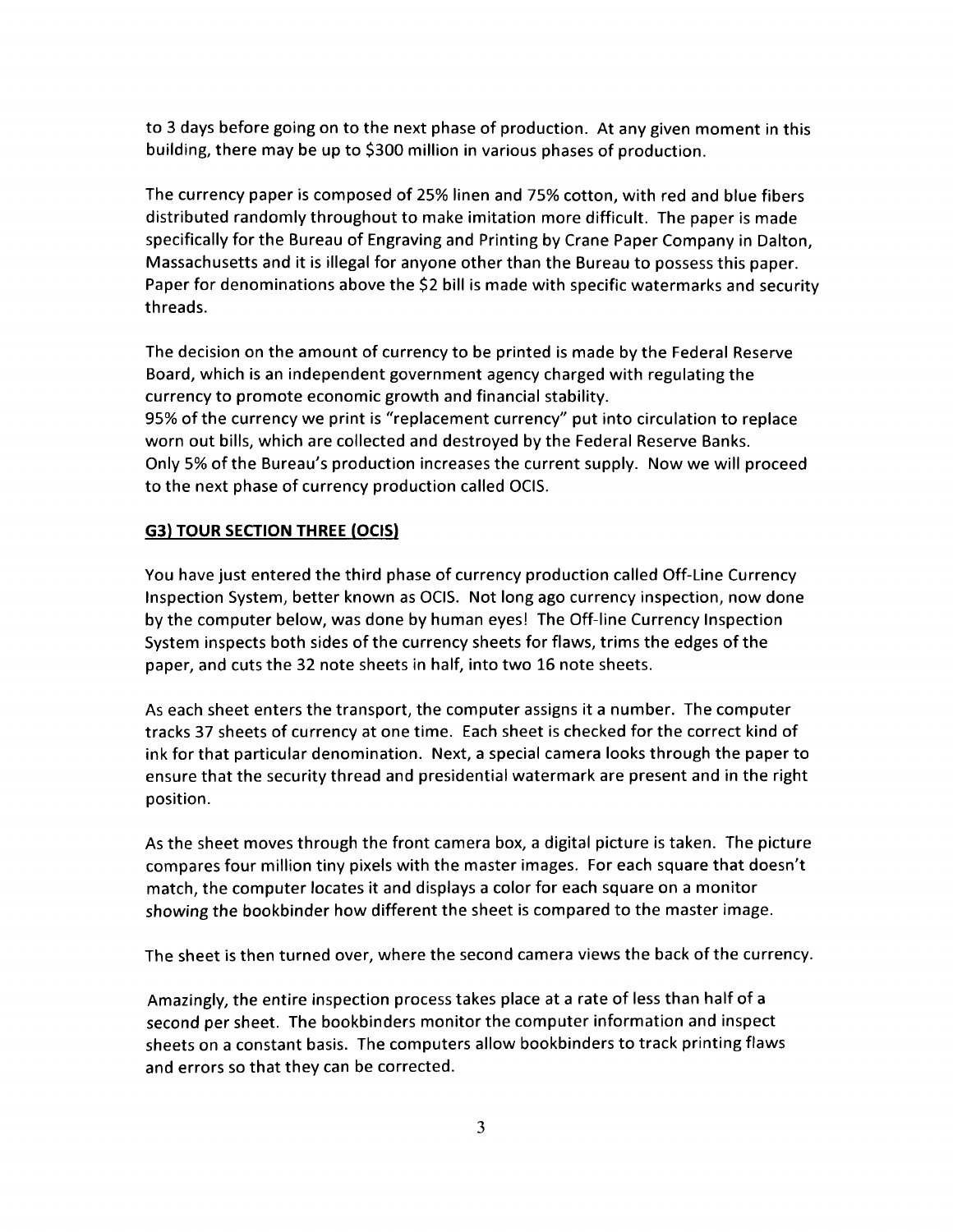After this, rotating knives trim the edges of the paper and cut the sheet in half; from one 32 note sheet, to two 16 note sheets.

Each half sheet is then sent to a good or bad bin. In the good bin, sheets are grouped in pairs of 1,000 and piled into a stack of 10,000 sheets.

This computer inspection process has helped to reduce the amount of currency we have to destroy and has increased our productivity.

We will now proceed to the fourth and final stage of currency production called COPE/PAK.